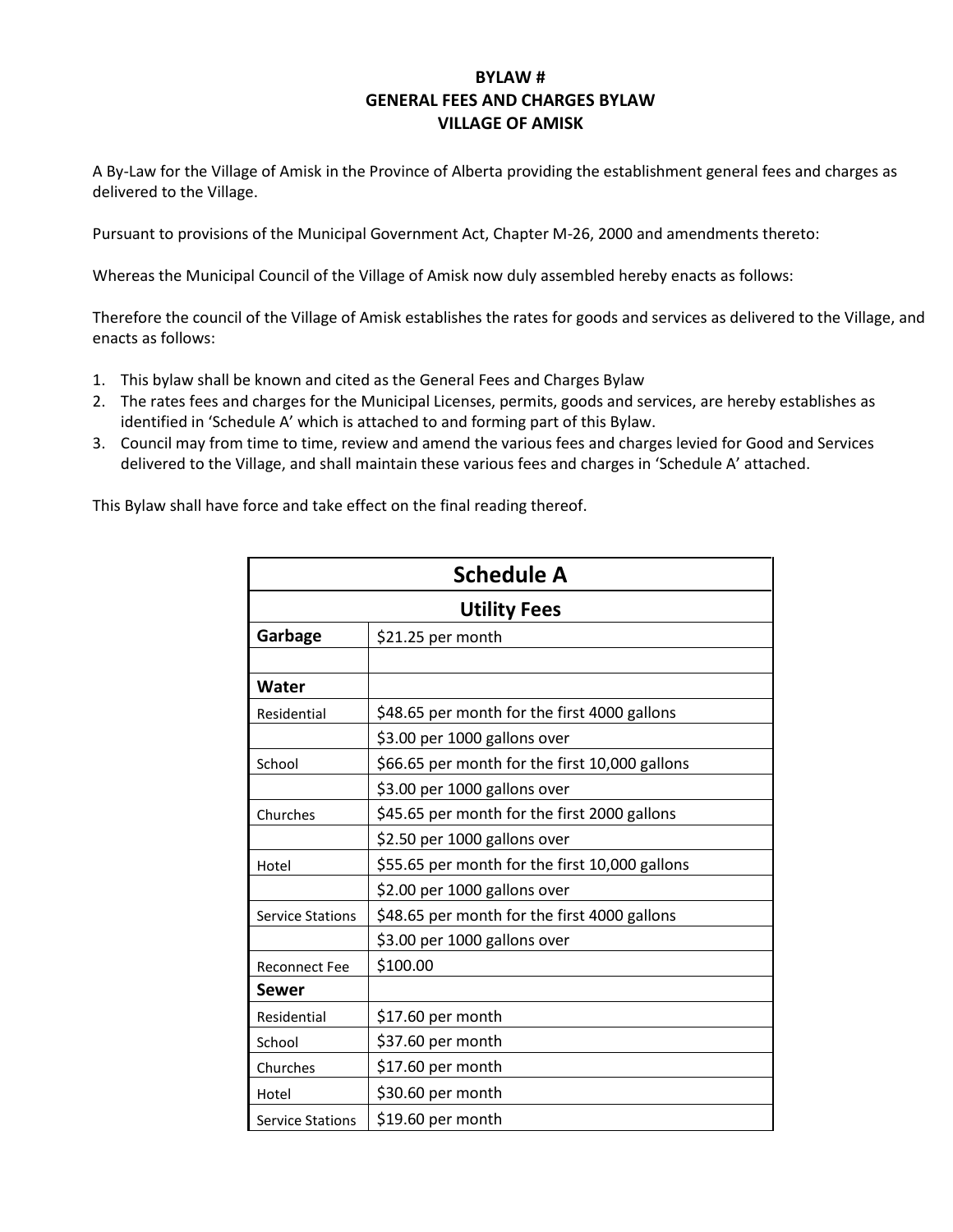|                                                                                                                                                                                                        |                                           | <b>Infrastructure Fee</b>                 |            |  |  |
|--------------------------------------------------------------------------------------------------------------------------------------------------------------------------------------------------------|-------------------------------------------|-------------------------------------------|------------|--|--|
| Water                                                                                                                                                                                                  |                                           | \$3.75 per month - capital infrastructure |            |  |  |
| Sewer                                                                                                                                                                                                  | \$3.75 per month - capital infrastructure |                                           |            |  |  |
|                                                                                                                                                                                                        |                                           |                                           |            |  |  |
|                                                                                                                                                                                                        |                                           | <b>Gardens</b>                            |            |  |  |
| Water                                                                                                                                                                                                  |                                           | \$61.50 per 1000 gallons per month        |            |  |  |
|                                                                                                                                                                                                        | \$3.00 per 1000 gallons over              |                                           |            |  |  |
|                                                                                                                                                                                                        |                                           | <b>Animal Control Fees</b>                |            |  |  |
| License                                                                                                                                                                                                | \$10.00                                   |                                           |            |  |  |
| \$5.00<br><b>Replacement Tag</b>                                                                                                                                                                       |                                           |                                           |            |  |  |
|                                                                                                                                                                                                        | Animal Running at Large                   |                                           |            |  |  |
| Animal Barks/Howls or otherwise comports itself in any fashion<br>to disturb any person, and/or cause anyone to fear for physical                                                                      | \$350.00                                  |                                           |            |  |  |
| safety                                                                                                                                                                                                 |                                           |                                           |            |  |  |
| Animal that causes damage to property or any injury to a<br>person or animal                                                                                                                           | \$350.00                                  |                                           |            |  |  |
| Animal Bites/Chases Person on foot or Animal                                                                                                                                                           | \$150.00                                  |                                           |            |  |  |
| Animal Bites/attempts to bite/Chases a Motor<br>Vehicle/Bicycle                                                                                                                                        | \$150.00                                  |                                           |            |  |  |
| Causes death of another animal                                                                                                                                                                         | \$2,000.00                                |                                           |            |  |  |
|                                                                                                                                                                                                        | Bites a person causing severe injury      |                                           | \$2,500.00 |  |  |
| Is in public areas or public buildings                                                                                                                                                                 | \$150.00                                  |                                           |            |  |  |
| Is upon any property where prohibited by signs or other<br>markings                                                                                                                                    | \$150.00                                  |                                           |            |  |  |
| Animal upsets or scatters waste receptacle                                                                                                                                                             | \$150.00                                  |                                           |            |  |  |
| Fail to remove feces from property                                                                                                                                                                     | \$150.00                                  |                                           |            |  |  |
| Fail to carry suitable means to remove feces                                                                                                                                                           | \$50.00                                   |                                           |            |  |  |
| Have more than allowed number of animals                                                                                                                                                               | \$150.00                                  |                                           |            |  |  |
| Obstruct/hinder/impede Animal Control Officer                                                                                                                                                          | \$500.00                                  |                                           |            |  |  |
| Unlicensed dog                                                                                                                                                                                         | \$50.00                                   |                                           |            |  |  |
| Abuse or injures any dog (animal)?:                                                                                                                                                                    | \$500.00                                  |                                           |            |  |  |
| Kills a dog of which he/she is not the Owner except in the case<br>of the Animal Control Officer acting pursuant to Section 6.e, a<br>licensed Veterinarian or anyone killing a dog under direction of | \$500.00                                  |                                           |            |  |  |
| the Veterinarian;                                                                                                                                                                                      |                                           |                                           |            |  |  |
| Teases, torments or annoys any dog;                                                                                                                                                                    |                                           |                                           | \$150.00   |  |  |
| Without the permission of the Owner, unties, loosens or<br>otherwise frees a dog which is not in distress                                                                                              |                                           |                                           | \$150.00   |  |  |
| Vicious dog threatens, chases, bites or injures a person or<br>animal                                                                                                                                  | \$2,000.00                                |                                           |            |  |  |
| Vicious dog damages or destroy property                                                                                                                                                                | \$1,000.00                                |                                           |            |  |  |
| Fail to keep vicious dog under proper indoor confinement                                                                                                                                               | \$1,500.00                                |                                           |            |  |  |
| Fail to keep vicious dog in controlled confinement                                                                                                                                                     | \$1,500.00                                |                                           |            |  |  |
| Fail to keep vicious dog muzzled and properly secured on<br>\$2,000.00<br>leash                                                                                                                        |                                           |                                           |            |  |  |
| \$2,000.00<br>Vicious dog running at large                                                                                                                                                             |                                           |                                           |            |  |  |
| Obstruct/hinder/impede Bylaw Enforcement Officer                                                                                                                                                       | \$500.00                                  |                                           |            |  |  |